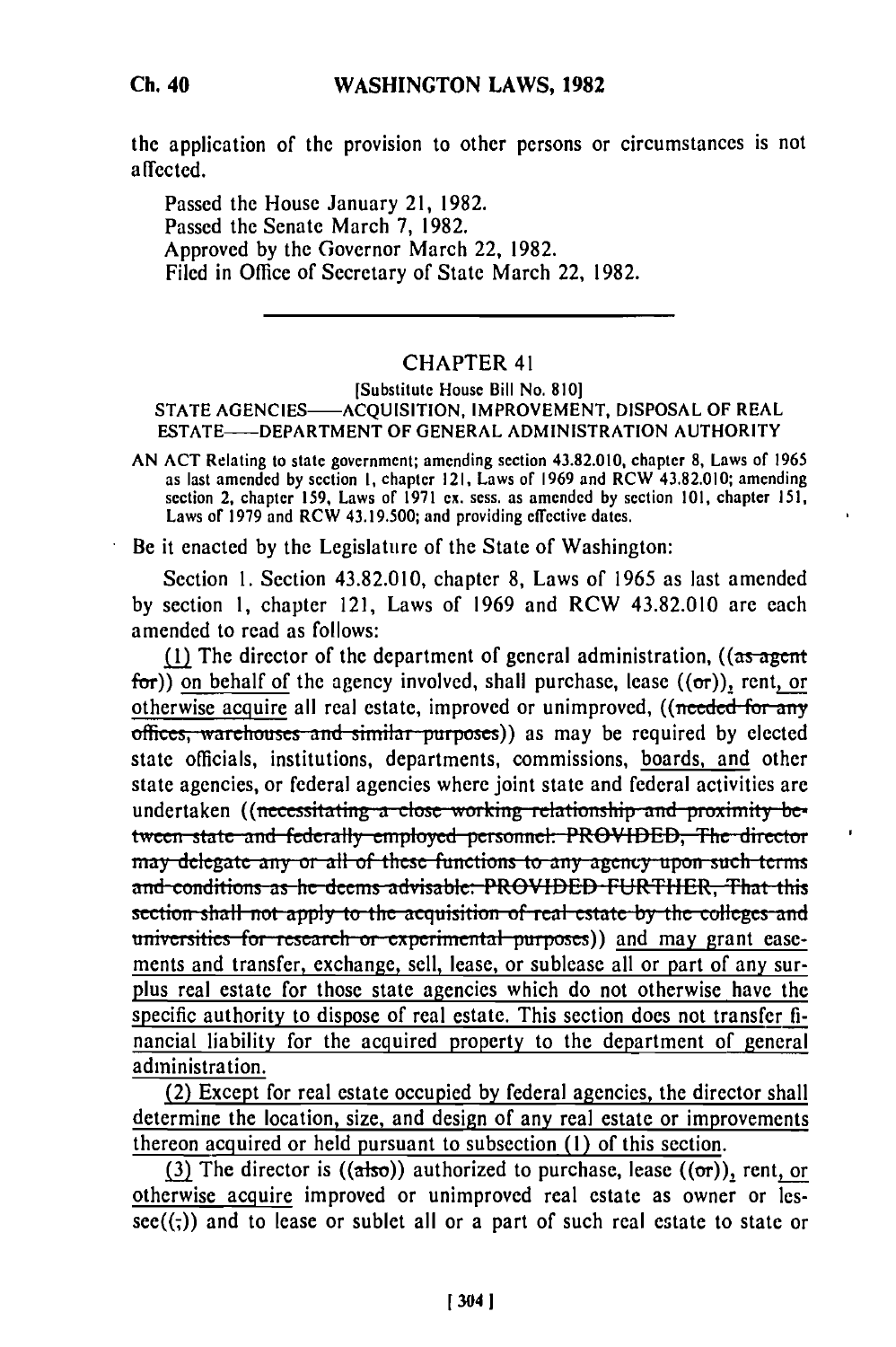federal agencies. The director shall charge each using agency its proportionate rental which shall include an amount sufficient to pay all costs, including, but not limited to, those for utilities, janitorial and accounting services, and sufficient to provide for contingencies; which shall not exceed five percent of the average annual rental, to meet unforeseen expenses incident to management of the real estate.

(4) If the director determines that it is necessary or advisable to undertake any work, construction, alteration, repair, or improvement on any ((such leased or rented property, he)) real estate acquired pursuant to subsections (1) or (3) of this section, the director shall cause plans and specifications thereof and an estimate of the cost of such work to be made and filed in his office and the state agency benefiting thereby is hereby authorized to pay for such work out of any available funds: PROVIDED, That the cost of executing such work shall not exceed the sum of twenty-five ( $(\frac{\hbar}{\hbar})$ dred)) thousand dollars. Work, construction, alteration, repair, or improvement in excess of twenty-five ((hundred)) thousand dollars, other than that done by the owner of the property if other than the state, shall be performed in accordance with the public works law of this state.

**(5)** In order to obtain maximum utilization of space, the director shall make space utilization studies, and shall establish standards for use of space by state agencies.

**(6)** The director may construct new buildings on, or improve existing facilities, and furnish and equip, all real estate under his management.

(7) All conveyances and contracts to purchase, lease  $((\sigma r))$ , rent, transfer, exchange, or sell real estate and to grant and accept easements shall be approved as to form by the attorney general, signed by the director or the director's designee, and recorded with the county auditor of the county in which the property is located.

(8) The director may delegate any or all of the functions specified in this section to any agency upon such terms and conditions as the director deems advisable.

(9) This section does not apply to the acquisition of real estate by:

(a) The state college and universities for research or experimental purposes;

(b) The state liquor control board for liquor stores and warehouses; and

Lc) The department of natural resources, the department of fisheries, the department of game, the department of transportation, and the state parks and recreation commission for purposes other than the leasing of offices, warehouses, and real estate for similar purposes.

See. 2. Section 2, chapter 159, Laws of 1971 ex. sess. as amended by section 101, chapter 151, Laws of 1979 and RCW 43.19.500 are each amended to read as follows:

There is hereby created a fund within the state treasury designated as the "department of general administration facilities and services revolving